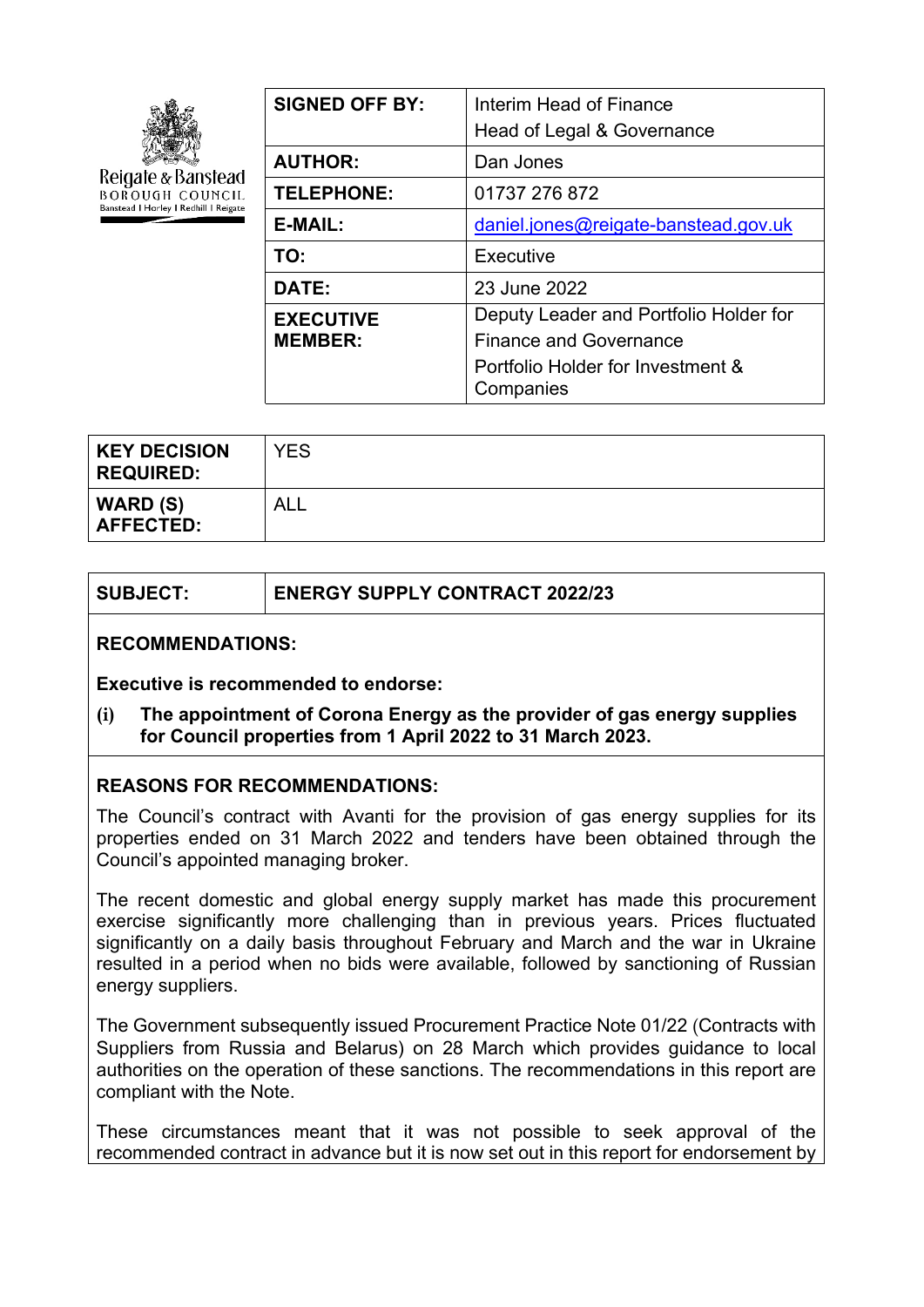Executive. Forecast contract costs also require it to be brought to Executive's attention in compliance with the Contract Procurement Rules in the Constitution.

# **EXECUTIVE SUMMARY:**

Executive is asked to endorse the appointment of Corona Energy as the supplier for gas energy for council buildings for the period from 1 April 2022 to 31 March 2023.

## **The Executive has authority to approve the above recommendation.**

# **STATUTORY POWERS**

- 1. The Council has power to procure the supply of natural gas and electricity under section 111 of the Local Government Act 1972 which enables the council to carry out any activity that is calculated to facilitate, or is conducive or incidental to, the discharge of any of its functions.
- 2. The Council also has power to purchase these supplies on behalf of third parties under the general power of competence set out in section 1 of the Localism Act 2011.
- 3. The Council may enter into contracts for such services under section 1 of the Local Government (Contracts) Act 1997.

## **Gas Supply Contract**

- 4. The contract covers the supply of gas energy to all operational council properties, excluding leisure centres and leased-out properties. The previous contract was with CNG who withdrew from the market with limited notice in November 2021. A short term contract was then arranged with Avanti to cover the period 25 November 2021 to 31 March 2022
- 5. In anticipation of the end of the contract with Avanti (who also then withdrew from the market) in March 2022 quotations were obtained from alternative suppliers through the Council's appointed managing broker ('Beond').
- 6. The recent domestic and global energy supply market made this procurement exercise significantly more challenging than in previous years. Prices fluctuated significantly on a daily basis throughout February and the war in Ukraine resulted in a period of five days when no bids were available, followed by sanctioning of Russian energy suppliers. The Government issued Procurement Practice Note 001/22 (Contracts with suppliers from Russia and Belarus) on 28 March which provides guidance to local authorities on the operation of these sanctions.
- 7. Following a competitive bidding process facilitated by Beond, RBBC's appointed energy broker bids were received. These are set out in the separate Part 2 report on this agenda. Russian suppliers were excluded from biding.
- 8. The selected bid was Corona Energy for a period of 12 months from 1 April 2022 to 31 March 2023. This option was selected to avoid a long-term contractual commitment during a time of global uncertainty and escalating price increases.
- 9. Entering into a one year contract now, as compared to three years, allows time for the supply market to settle. It will also allow time to start to introduce mitigating measures to reduce the consumption of gas energy through operational changes and investment in improved plant and equipment. Environmental audits of the council's properties commenced in April 2022 and will help identify opportunities in this area.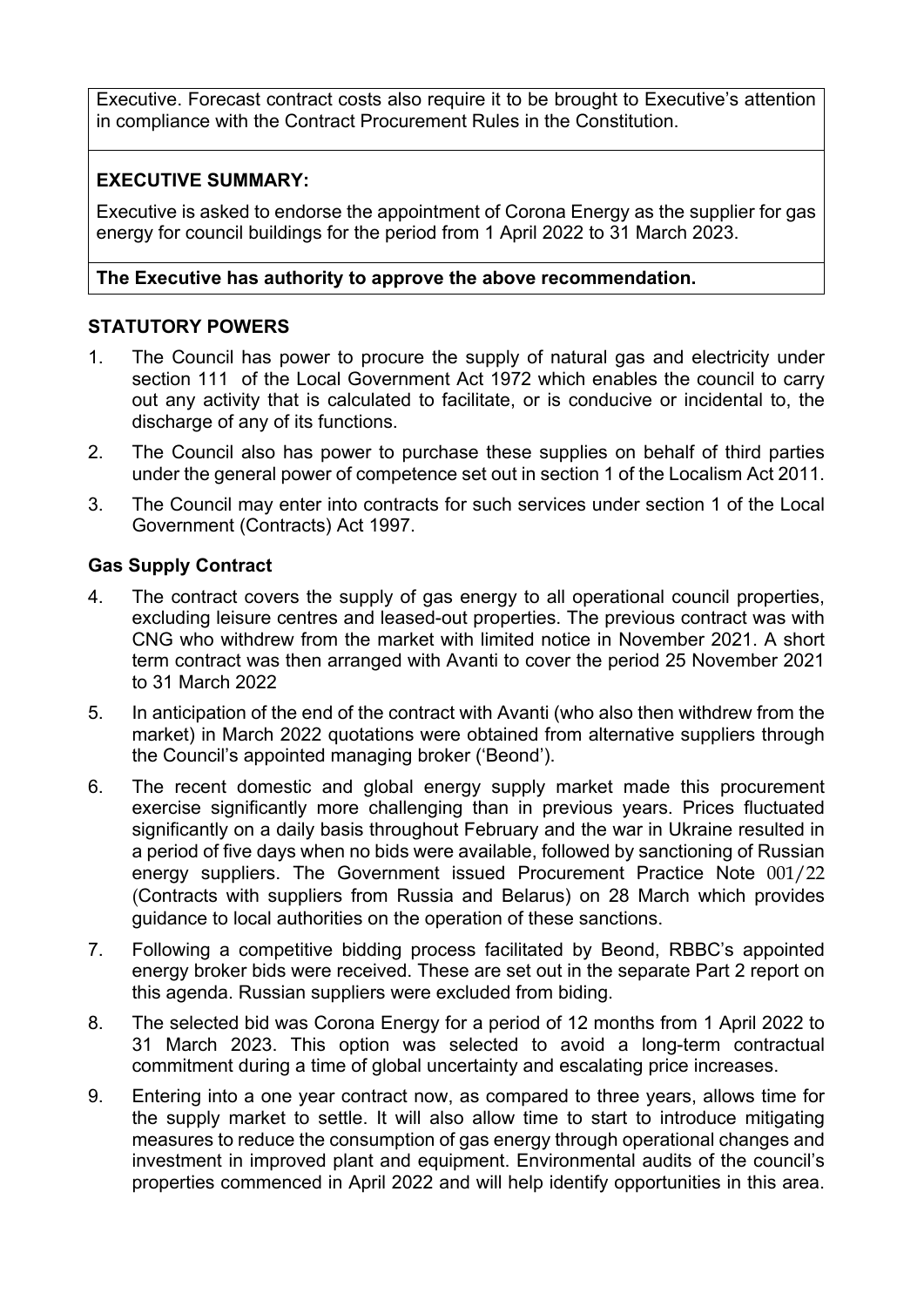It should be noted, however that this option is not without risk and the market may remain in the same position or deteriorate over the coming 12 months.

### **OPTIONS**

**Option 1** – Endorse the recommendations in this report so that the Council has continuity of the gas energy supply for its buildings.

This is the recommended option.

**Option 2** – To reject the recommendations in this report.

This would require the authority to move onto out of contract rates that are running at a significantly higher cost and are expected to continue to fluctuate making cost control more challenging.

#### **LEGAL IMPLICATIONS**

- 10. Under Section 17 of the Local Government Act 1988 the Council is prohibited from taking into account in their procurement decisions, non-commercial considerations, including the location of any country or territory of the business activities or interests of contractors, or from terminating contracts for non-commercial reasons.
- 11. This statutory duty would therefore ordinarily preclude the Council from excluding any bid from a Russian supplier such as Gazprom, however, Procurement Practice Note 01/22 (Contracts with Suppliers from Russia and Belarus) issued on 28 March, at point 16 set out the following additional powers:

*Regarding new procurements, you could decline to consider (or otherwise exclude from participating in the procurement) bids from suppliers who are constituted or organised under the law of Russia or Belarus, or whose 'Persons of Significant Control' information states Russia or Belarus as the place of residency, unless the supplier (or any member of their supply chain they rely on to deliver the contract):*

- *is registered in the UK or in a country the UK has a relevant international agreement with reciprocal rights of access to public procurement; and/or*
- *has significant business operations in the UK or in a country the UK has a relevant international agreement with reciprocal rights of access to public procurement.*

*Where the supplier has a more complex group structure involving parent or group companies based or operating in the UK, or in a country the UK has a relevant international agreement with reciprocal rights of access to procurement, you should consider the specific circumstances and take legal advice where appropriate.*

12. The Council's agent confirmed that a report had been undertaken and concluded that we were entitled to exclude Gazprom as were solely Russian-owned without UK subsidiaries to consider.

#### **FINANCIAL IMPLICATIONS**

- 13. As set out in this report, the exceptional circumstances in the current energy supply market meant that the Council had very limited options when the new contract was procured in March 2022.
- 14. The 2022/23 approved revenue budget includes £0.200m for gas energy supply for council properties. This budget is based on historic tariffs and consumption levels.